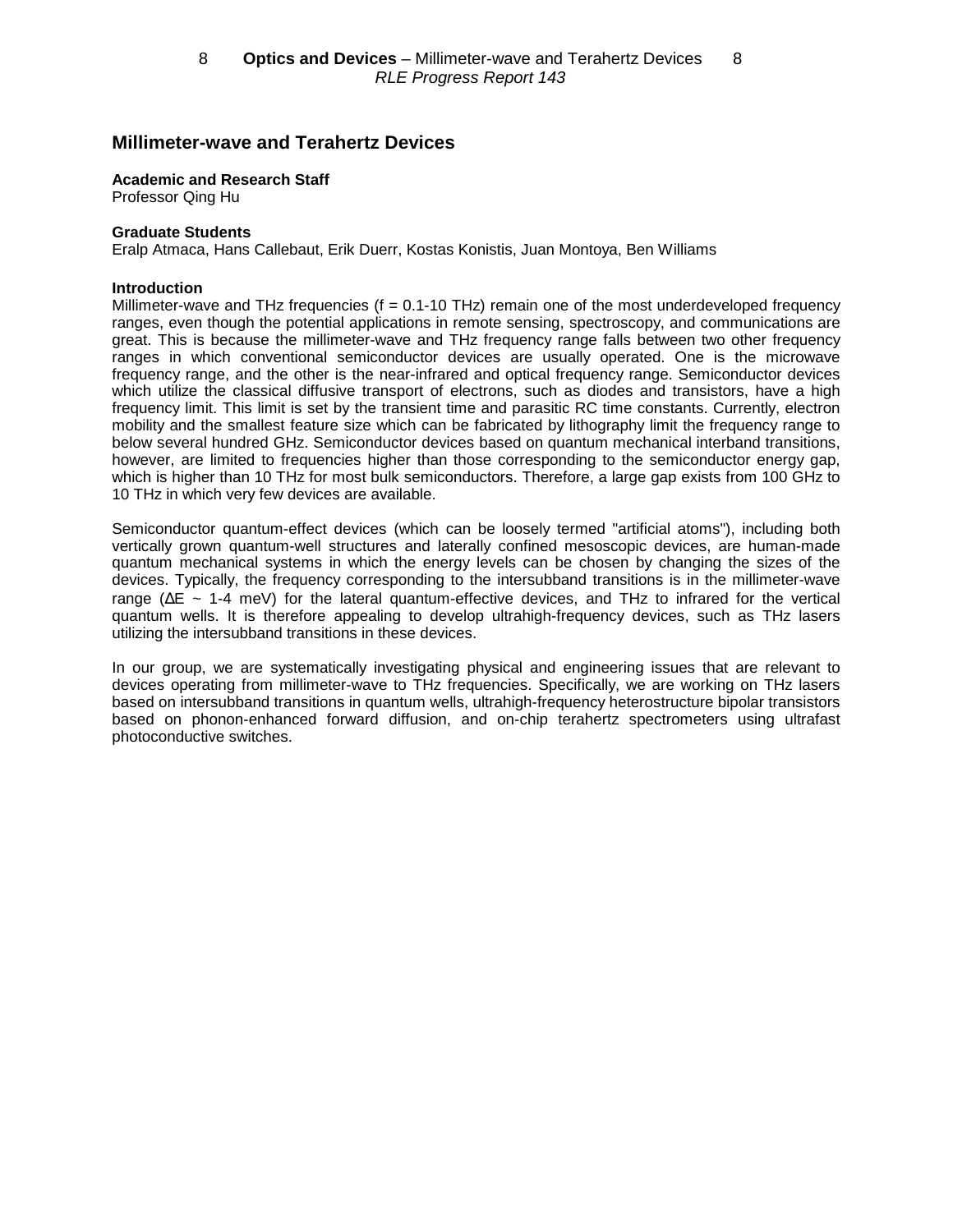## **Terahertz Lasers Based on Intersubband Transitions**

**Sponsors**

National Science Foundation Grant ECS-9810845 U.S. Army Research Office Grant DAAD19-99-1-0130 NASA Grant NAG5-9080 AFOSR Grant F49620-00-1-0331

### **Project Staff**

Ben Williams, Hans Callebaut, Eralp Atmaca, and Qing Hu, in collaboration with Professor Mike Melloch at Purdue University, and Mr. John Reno at Sandia National Lab.

Semiconductor quantum wells are human-made quantum mechanical systems in which the energy levels can be designed and engineered to be of any value. Consequently, unipolar lasers based on intersubband transitions (electrons that make lasing transitions between subband levels within the conduction band) were proposed for long-wavelength sources as early as the 1970s. However, because of the great challenge in epitaxial material growth and the unfavorable fast nonradiative relaxation rate, unipolar intersubband-transition lasers (also called quantum-cascade lasers) at mid-infrared wavelengths were developed only recently at Bell Laboratories. This achievement is remarkable, but the technique used in the original quantum-cascade lasers will not be directly applicable for the longer-wavelength THz range because of two major obstacles. First, the energy levels corresponding to THz frequencies (1 THz  $=$  4 meV) are quite narrow, so the requirements for the design and fabrication of suitable quantum wells are demanding. Because of the narrow separation between subband levels, heating and electron-electron scattering will have a much greater effect. Also, the small energy scales of THz photons make the detection and analysis of spontaneous emission (a crucial step toward developing lasers) quite difficult. Second, mode confinement, which is essential for any laser oscillation, is difficult at longer wavelengths. Conventional dielectric-waveguide confinement is not applicable because the evanescent field penetration, which is proportional to the wavelength and is on the order of several tens of microns, is much greater than the active gain medium of several microns. Currently, we are investigating to overcome these two obstacles in order to develop intersubband-transition lasers. We have made good success in generating and detecting THz emission signals and on developing a novel mode confinement method using metallic waveguide structures.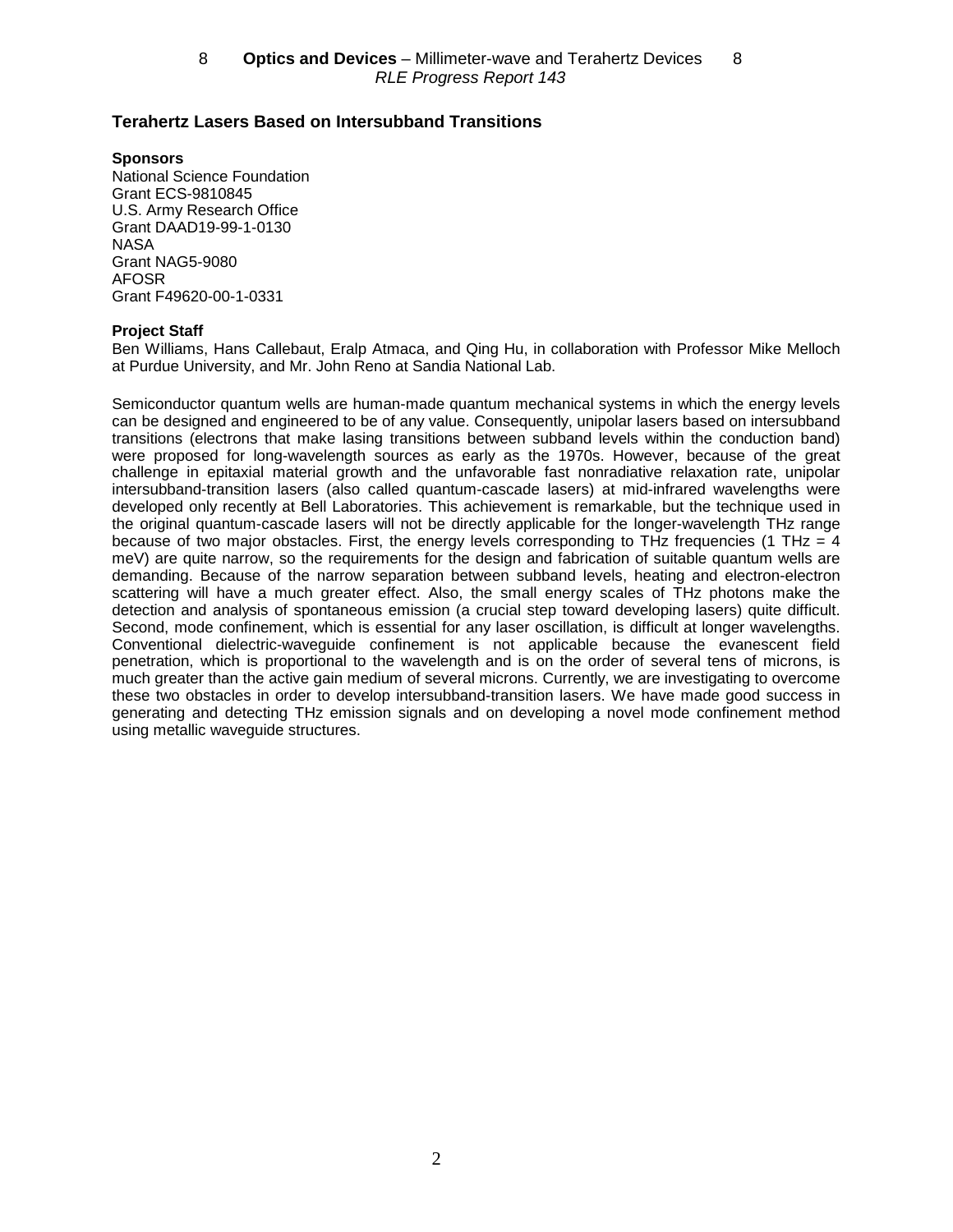8 **- Optics and Devices** – Millimeter-wave and Terahertz Devices - 8 RLE Progress Report 143



Figure 1. Schematic of a three-level system based on a triple quantum-well structure. The radiation transition takes place between  $E_3$  and  $E_2$ , and the fast LO-phonon emission keeps the level  $E_2$  empty.

One of our MQW structures for THz emission is shown in Fig. 1, in which the conduction band profile and the square of the wave functions were calculated self-consistently from Schrödinger and Poisson equations. The device is formed by a triple-well structure using  $GaAs/Al<sub>0.3</sub>Ga<sub>0.7</sub>As$  materials, as shown in the dashed box. This structure is essentially a three-level system (marked as  $E_3$ ,  $E_2$ , and  $E_1$  in Fig. 1), which is required for any lasers. Because there is no recombination involved in unipolar intersubband lasers, electrons can be "reused" many times. Consequently, many identical triple-well modules can be cascade-connected, and the emission power and the mode confinement factor can be increased substantially. Due to translational symmetry, design analysis needs to focus only on one module, provided there are no global space charges and high-field domains. The collector barrier (the one marked as  $B_1$ ) is center  $\delta$ -doped at approximately  $6\times10^{10}$ /cm<sup>2</sup> in order to provide dynamic charges to assure a global charge neutrality. The radiative transition takes place between  $E_3$  and  $E_2$ , with an energy separation of ∆E<sub>32</sub> ≈ 11 meV (corresponding to 2.7 THz). Under the designed bias of 51 mV per module, the ground state  $E_1'$  of a previous module is aligned with  $E_3$ . Thus, the upper subband  $E_3$  can be selectively populated through resonant tunneling. The energy separation between  $E_2$  and  $E_1$  was designed to be 40 meV under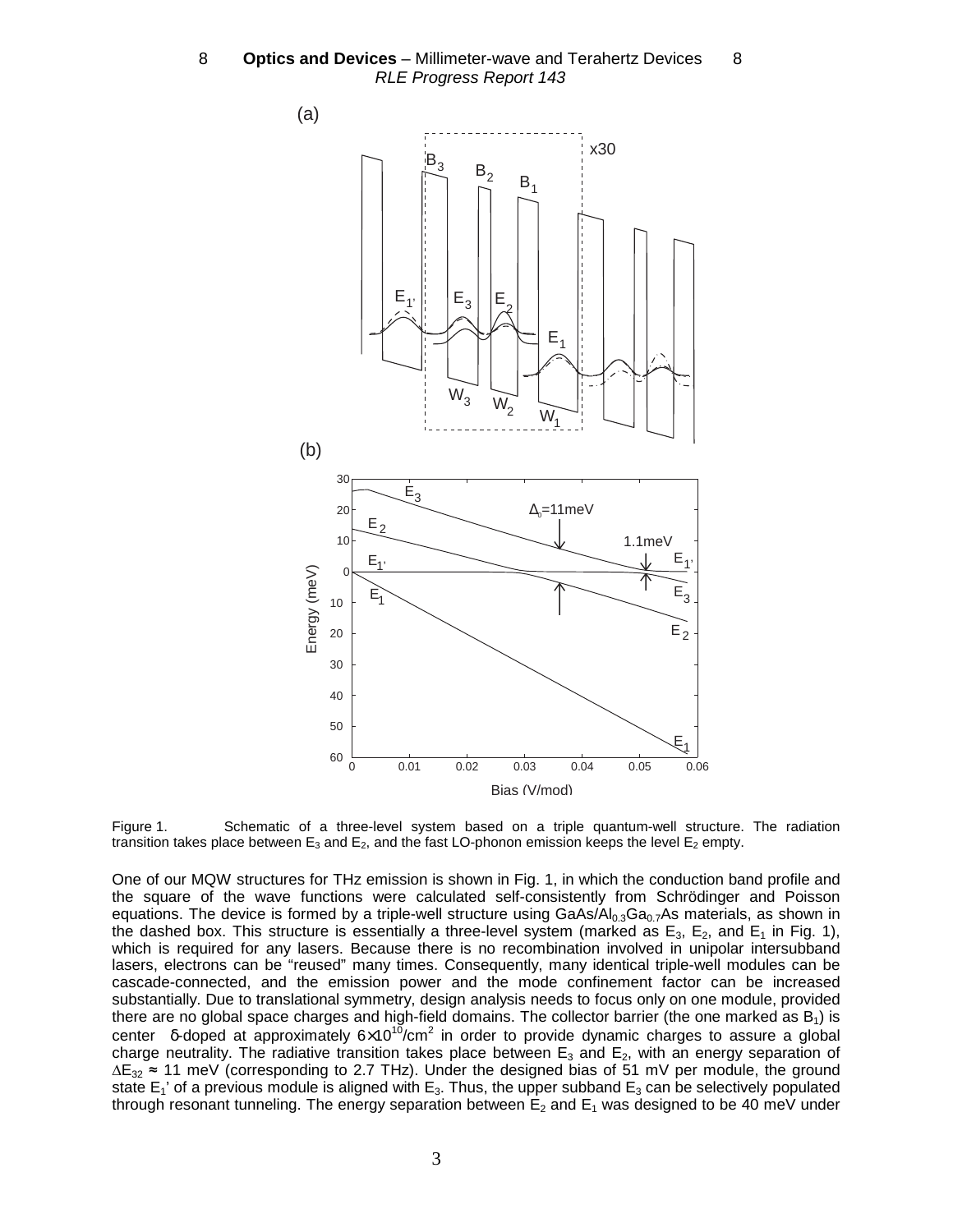the bias, which is slightly greater than the LO-phonon energy  $\dot{\mathcal{O}}_{\omega_{\Omega}}$  in GaAs. Once energetically allowed, the very fast LO-phonon scattering will rapidly depopulate the E<sub>2</sub> level and establish a population inversion between  $E_3$  and  $E_2$ .

In order to measure the intersubband THz emission and resolve its spectra, we constructed a set-up that included a Fourier transform infrared spectrometer (FTIR) with a composite Si bolometer as its detector. The system's schematic is shown in Fig. 2. We have improved this system and perfected our measurement techniques so that THz emission measurements can be routinely performed on our emitters with output power levels of 1-10 pW.



Figure 2. Far-infrared measurement set-up that uses a Fourier transform spectrometer to spectrally resolve the emitted THz signals.

The MQW structures were grown using molecular-beam epitaxy (MBE). The emission spectra reveal a clear peak due to the  $E_3 \rightarrow E_2$  intersubband emission. A representative spectrum taken at 5 K is shown in Fig. 3(a), which was taken at a bias of 1.6 V (close to the designed value of 1.53 V). The measured peak frequency of 2.57 THz (corresponding to 10.6 meV) is close to the designed value of 11 meV. The full width half maximum (FWHM) of the emission peak is as narrow as 0.47 THz (1.93 meV). Spectra were also taken with the cold stage cooled with liquid nitrogen to 80 K. A measured spectrum is shown in Fig. 3(b). The main peak is essentially the same as the one measured at 5 K, with only a slightly broader linewidth of 0.52~THz (2.14 meV). The secondary broad feature is blackbody radiation due to device heating. The linewidth measured at 80~K is expected to be similar to that at 5~K, since nonparabolicity is negligible for THz intersubband emitters. Nevertheless, our experimental verification is encouraging for the development of intersubband THz sources at elevated temperatures.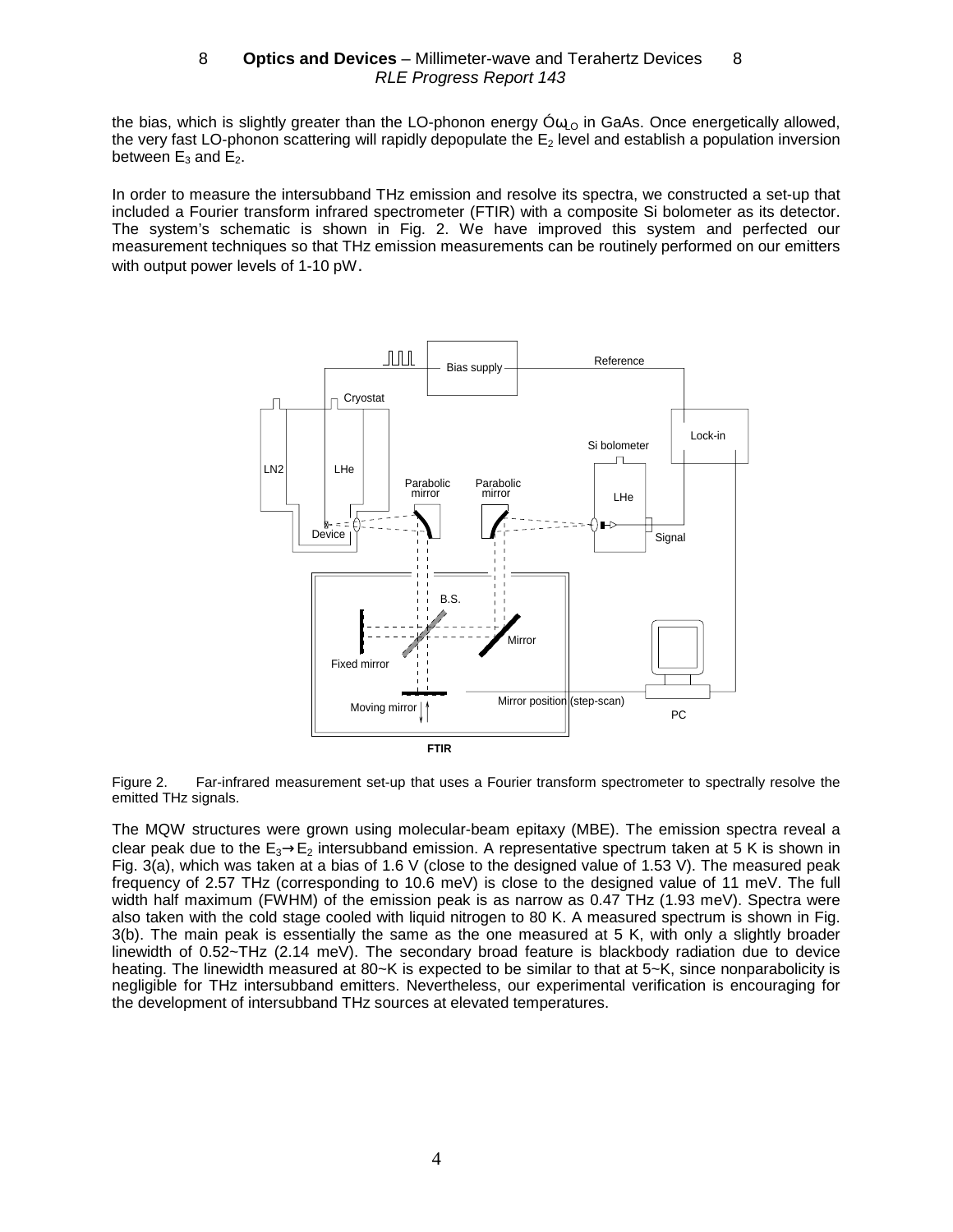

Figure 3. Spectrally resolved THz intersubband emission taken at (a) 5~K and (b) 80~K under a bias of 1.6~V. The inset shows the spectrum under a 4.0~V bias.

Recently, we have designed and fabricated a new THz emission structure based on vertical (or intrawell) radiative transition, in which the radiative transition takes place between two subbands primarily located in one quantum well. The profile of the quantum-well structure is shown in Fig. 4. In this scheme, because of the strong spatial overlap of the two subband wavefunctions, the radiative transition has a large dipole moment and is less sensitive to interface roughness scattering. As a result, the radiation efficiency is higher and the emission linewidth is narrower than that of interwell transition scheme shown earlier. However, the pumping and depopulation now rely on electron-electron scattering, instead of the electronphonon scattering as in the previous case. The analysis of electron-electron scattering is a complicated manybody problem. It becomes manageable only recently with a numerical simulation package developed by Prof. P. Harrison at University of Leeds. The structure shown in Fig. 4 was designed with the aid of this numerical code. According to our design analysis, the electron-electron scattering among the closely spaced subbands should be much faster than that between the two radiative subbands, which will yield a population inversion between the two.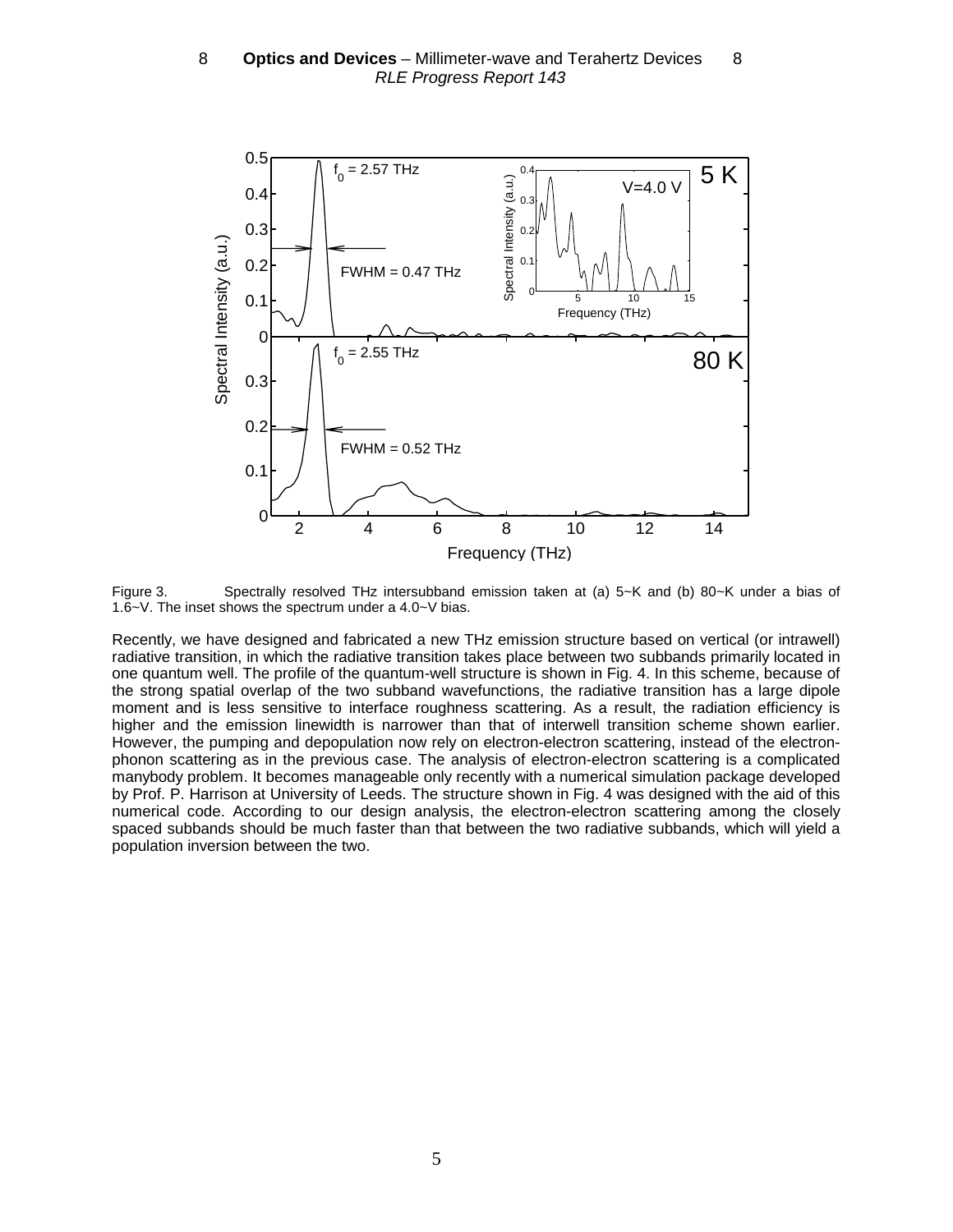8 **- Optics and Devices** – Millimeter-wave and Terahertz Devices - 8 RLE Progress Report 143



Figure 4. Scheme of an intrawell radiative transition structure. The radiative dipole moment should be large and the emission linewidth should be narrow, due to the strong spatial overlap of the two wavefunctions. Population inversion can be facilitated by electron-electron scattering.

Our preliminary emission measurement showed very encouraging results, as shown in Fig. 5. The linewidth of the spontaneous emission is only half of that in the previous case, as expected from the intrawell scheme. Furthermore, since the fast LO-phonon scattering is not utilized in this scheme, the relaxation rate and consequently the current density is lower than those of the previous structures, yielding a much lower dc power dissipation. At this stage, we do not yet know which structure will offer the best opportunity to achieve a high degree of population inversion, and we plan to full explore both structures for the development of THz lasers.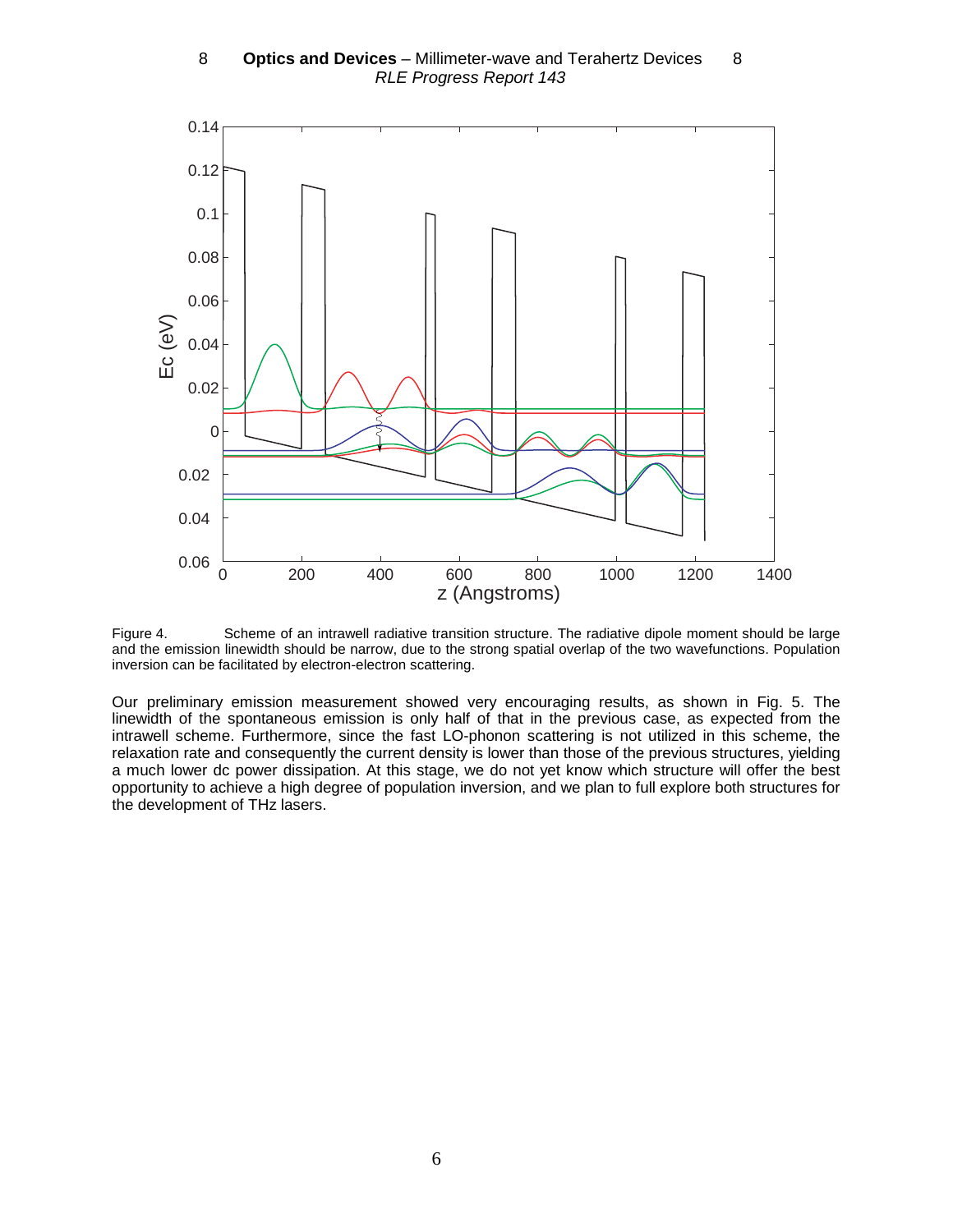

Figure 5. Spectrum of spontaneous emission taken at the designed bias voltage. The center frequency is close to the designed value and the linewidth is as narrow as 1 meV (0.24 THz).

# **AlGaAs/GaAs HBT with enhanced forward diffusion**

### **Sponsors**

AFOSR Grant F49620-00-1-0331

### **Project Staff**

Kostas Konistis and Qing Hu, in collaboration with Mr. John Reno at Sandia National Lab.

One of the key limits of high-frequency operation of bipolar transistors is the base transient time, which is proportional to the square of the base width when the base transport is dominated by diffusion. Consequently, high-frequency bipolar transistors tend to use thin bases (<100 nm) that results in a short base transient time and a high cut-off frequency  $f<sub>T</sub>$ . However, for high frequency operations, it is not the current gain that matters most. Rather, it is the unilateral power gain that determines the operating frequency of any three-terminal devices. The frequency  $f_{max}$ , at which the power gain is unity, is determined by both  $f<sub>T</sub>$  and RC time constant. Because of the peculiar geometry of bipolar transistors, the electrical contact to the base is always made from the side. Thus, a thin base, which is important to yield a high  $f_T$ , will inevitably result in a high sheet resistance and a lowering of  $f_{\text{max}}$ . It is this difficult trade-off between  $f<sub>T</sub>$  and  $f<sub>max</sub>$  that lead Prof. S. Luryi and his co-workers to propose a novel heterostructure bipolar transistor, whose band diagram is shown in Fig. 6.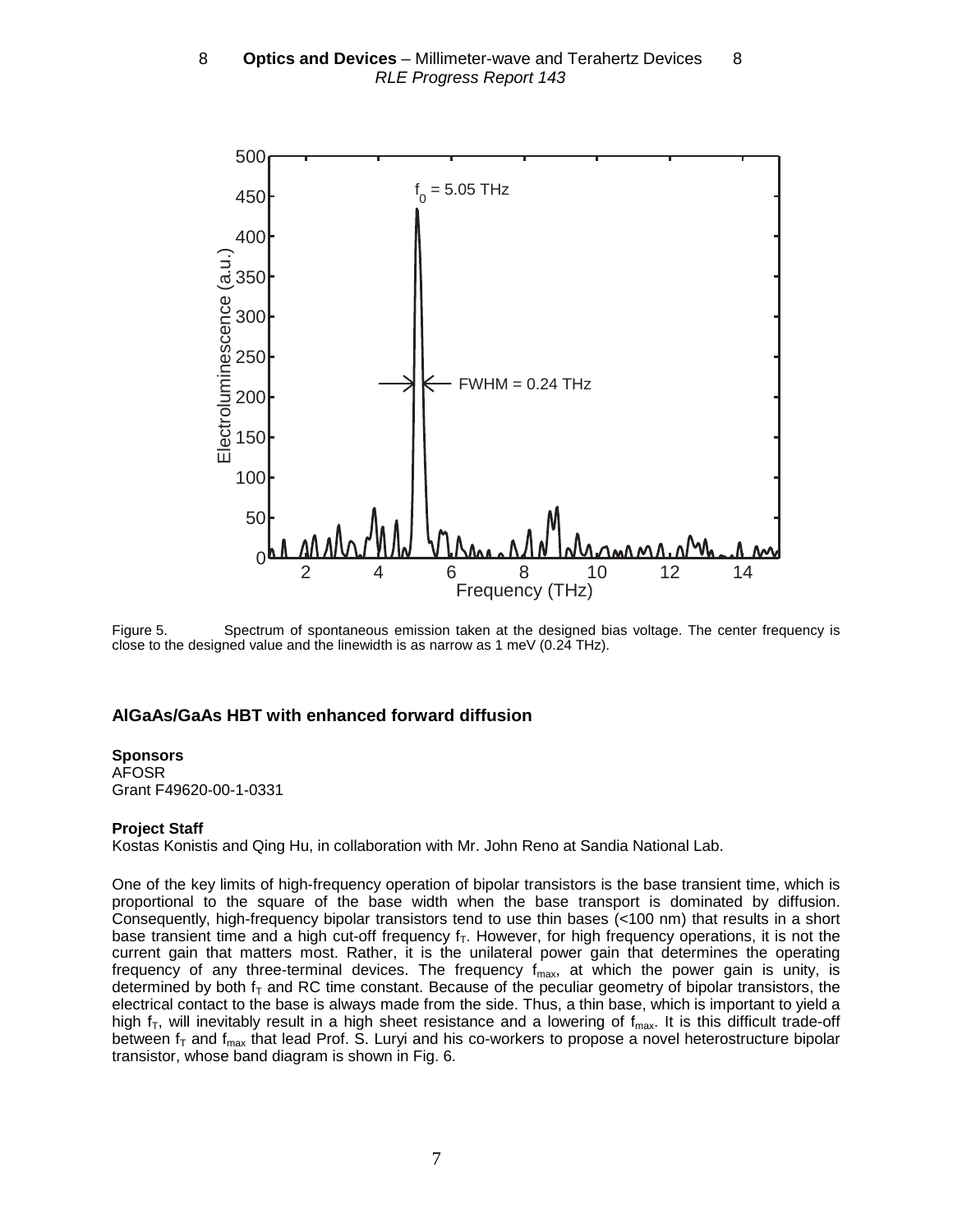8 **— Optics and Devices** – Millimeter-wave and Terahertz Devices — 8 RLE Progress Report 143



Figure 6. Energy band diagram of an HBT with stepwise base. The energy drop ∆ at each step is slightly greater than the LO-phonon energy (36 meV) in GaAs. Thus, electrons encounter very fast LO-phonon emission scattering (with a time ~0.1 ps) when they go over the edge of a step. Consequently, backward diffusion is prohibited and forward diffusion is enhanced.

The main feature of this novel HBT is that its base is graded like a staircase. The height of each step  $\Delta$  is slightly greater than the LO-phonon energy in GaAs (36 meV). Thus, electrons will encounter very fast LOphonon emission scattering (with a time ~0.1 ps) when they go over the edge of a step. Consequently, backward diffusion is prohibited. In a way, the edge of each step resembles and performs a similar function as the base-collector interface: any injected excess minority carrier will be quickly swept down the energy potential. As a result, each step acts like a minibase, as far as the diffusion transport is concerned. The resulting minority carrier concentration assumes a nearly periodic distribution provided that the energy drop is greater than the sum of LO-phonon and thermal energy to ensure a fast scattering and prohibit backward diffusion. The total base transient time is therefore approximately N times the transient time of each step, whose width can be as narrow as 30 nm, yielding a high  $f<sub>T</sub>$ . On the other hand, all the N steps are connected in parallel for the base contact, reducing the base resistance by an approximate factor of N. The combination of a thin effective base and small base resistance will yield a high  $f_{max}$ .

The use of LO-phonon scattering as a resetting mechanism introduces the concept of independent cascade of base transport factors. In our analysis, the intrinsic part is modeled by device physics whereas the extrinsic are treated as lumped circuit elements. A simple approach that captures most of the physics is to define the transport as the product of the individual base steps assuming perfect resetting LO mechanism. As a result, the total base transport factor is a simple product of the transport factor of each step, as shown in Fig. 7. It can be seen clearly, as the number of steps N increases, the amplitude of the base transport factor increases, resulting in a higher cut-off frequency.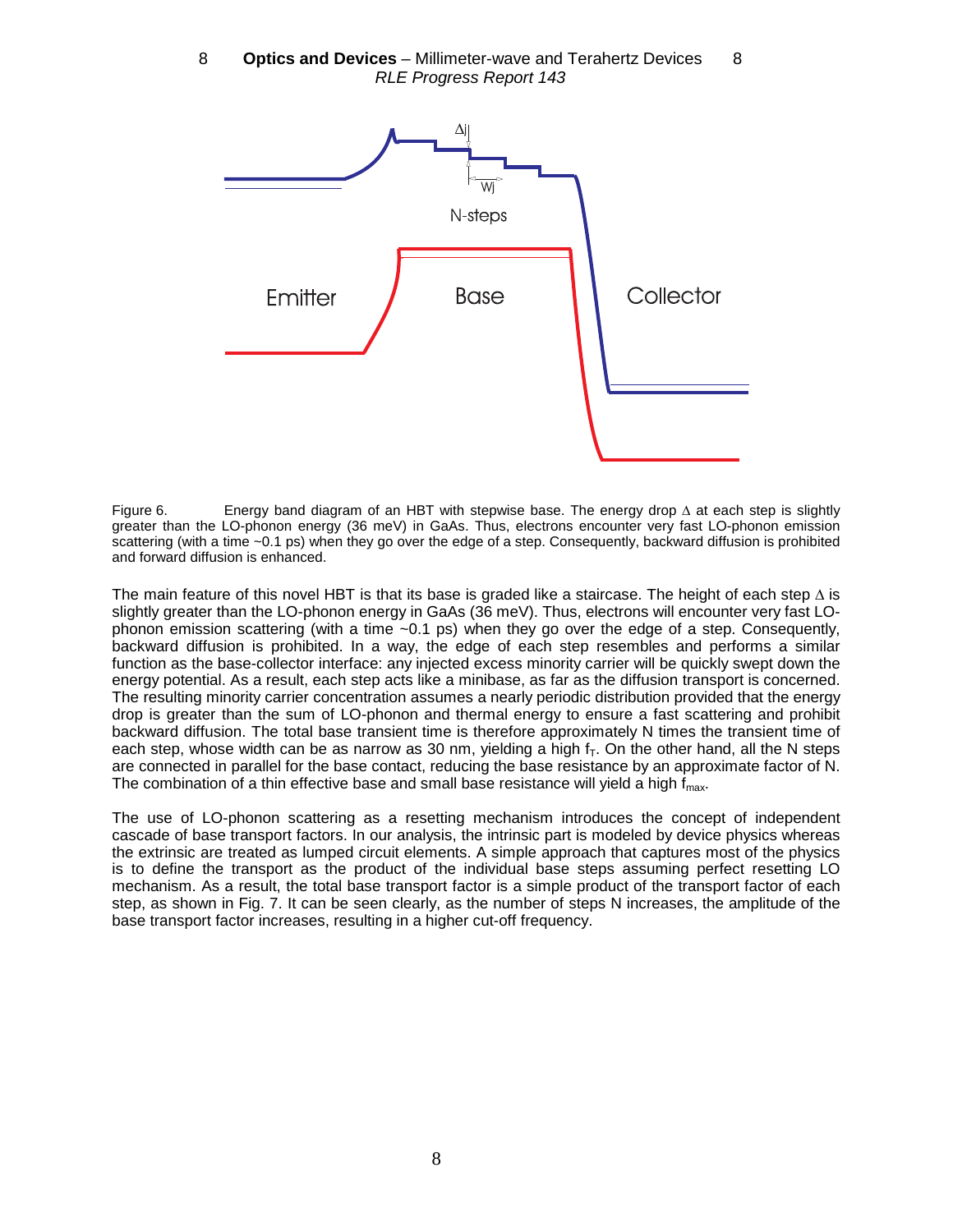

Figure 7. Polar plot of base transport factor in frequency, for N steps and XStep step size.

One interesting result of our analysis is the existence of resonances of the unilateral power gain. Their physical mechanism is closely linked with the current-phase delay. A base structure introduces both phase delay and magnitude attenuation of current. As the frequency of operation increases, the phase delay increases and at a certain frequency the voltage and current acquire opposite phases, which will yield a resonance if the amplitude attenuation is not too overwhelming. A short base offers small phase delay and resonance occurs at high frequencies where the magnitude attenuation is strong. On the other hand, a long base may provide a large phase delay but the heavy attenuation at low frequencies smoothes out the unilateral gain peaks. For a multi-step base, the total phase delay is the sum of each step, while the total attenuation is the product of each step, enhancing the possibilities of achieving resonance. As can be seen in Fig. 7, the base transport factor of multi-step base HBTs crosses the real axis with an appreciable amplitude, Fig. 8 shows both the current gain and unilateral power gain as a function of frequency for N =1-6. Clearly, even though  $f<sub>T</sub>$  decreases somewhat as the number of steps N increases,  $f<sub>max</sub>$  barely changes due to the reduced base resistance of high-N bases. Furthermore, resonance can be achieved above 100 GHz by using multi-step base HBTs, which is promising for the development of high-frequency fundamental oscillators.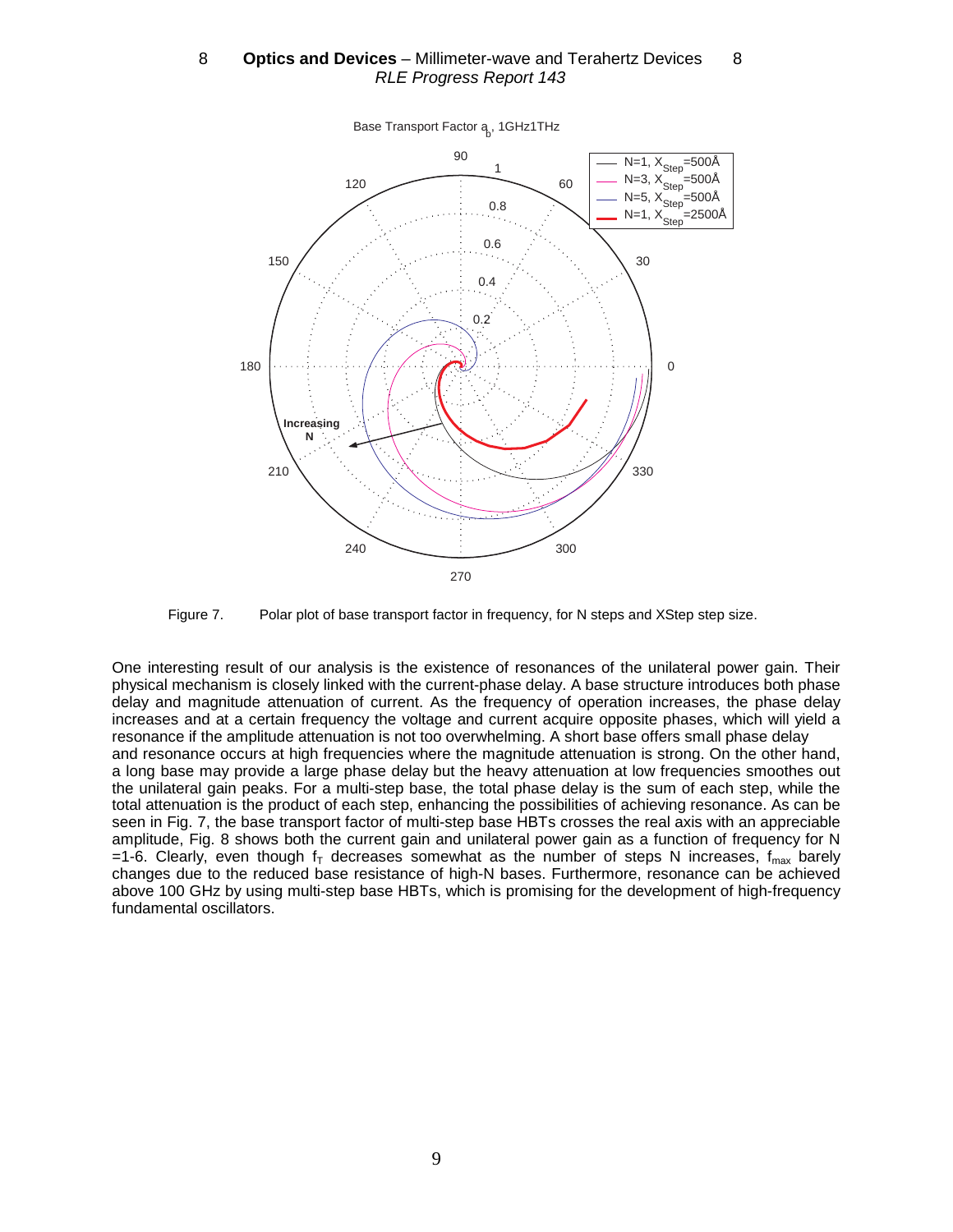

8 **- Optics and Devices** – Millimeter-wave and Terahertz Devices - 8 RLE Progress Report 143

Figure 8. Current gain  $h_{21}$  and Unilateral power gain U in frequency for XStep =500 Å and variable number of steps. The resonance (peaks in U) is clearly shown above 100 GHz, which is promising for the development of high-frequency fundamental oscillators.

## **An on-chip frequency-domain submillimeter-wave spectrometer**

#### **Sponsor**

Rosenblith Fellowship

#### **Project Staff**

Juan Montoya and Q. Hu

Because of the frequency limitation of semiconductor electronic devices, measurement instruments such as network analyzers can operate only below approximately 100 GHz. Thus, even if ultrahigh-frequency HBTs can be developed, they can only be directly measured up to 100 GHz, with higher-frequency performance extrapolated according to certain frequency roll-off models. Clearly, such an extrapolated measurement will not be applicable to measuring high-frequency resonance such as that shown in Fig. 8. It will be very useful to develop on-chip systems that can characterize device performance up to THz frequencies. A promising component for such systems is ultrafast photoconductive switches made of lowtemperature-grown (LTG) GaAs materials. When pumped with two coherent laser beams, such switches can generate and detect photocurrent with a modulation frequency beyond one THz.

Furthermore, photoconductive emitters and receivers are attractive as components of sub-millimeter-wave spectroscopy systems because of their tunability, compactness and ability to be monolithically integrated with antennas, transmission lines and microelectronic devices. Such systems can be classified either as time-domain or frequency-domain systems. Time-domain systems, which contain a photoconductive pulse emitter and sampler excited by a mode-locked laser, are the most investigated. They have been used for free-space characterization of semiconductor materials, and on-chip characterization of ultrafast devices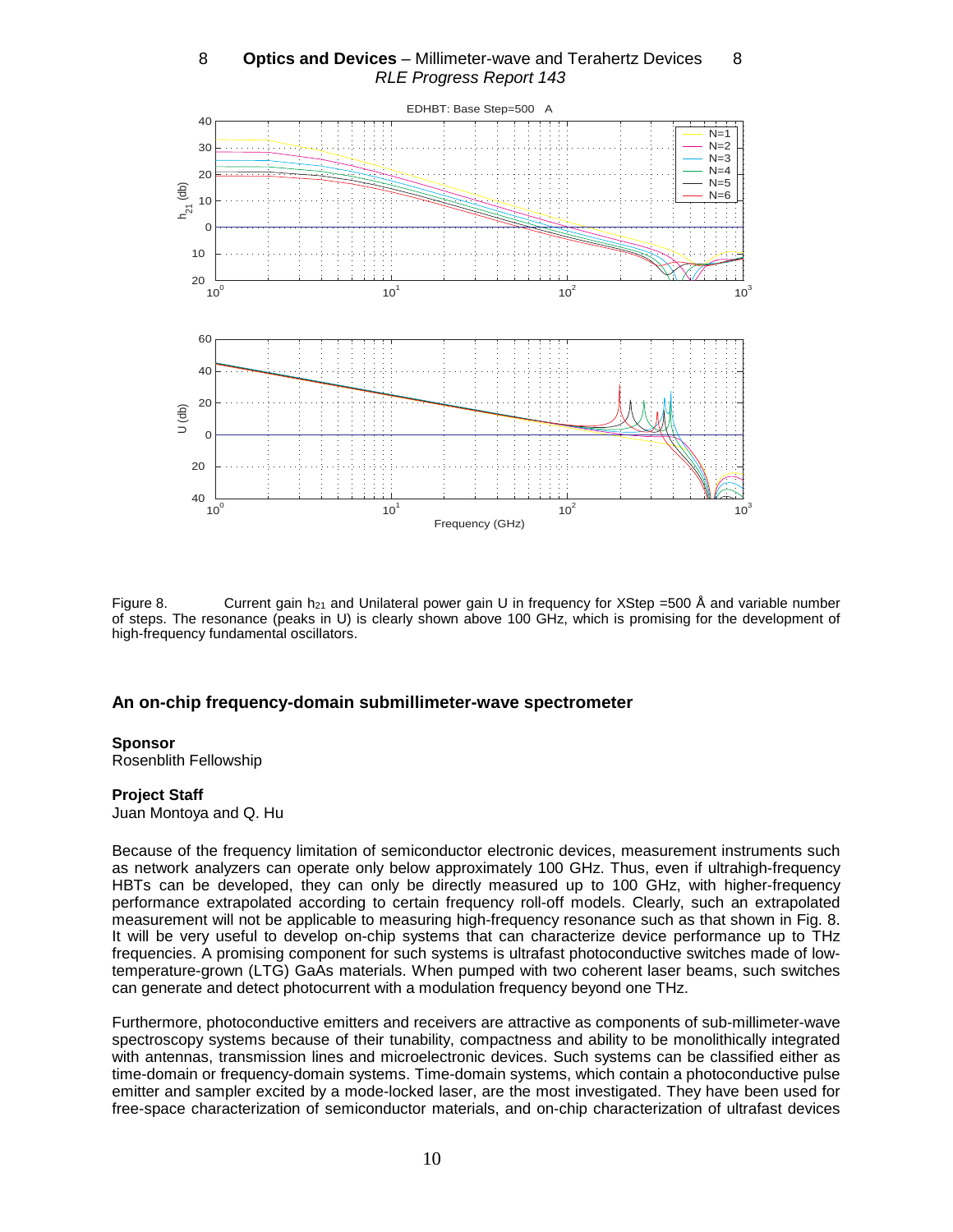and circuits with 2.7 ps time resolution. The frequency resolution is the inverse of the time span over which the propagating pulse is sampled. This span is determined by the length of an optical delay line, which usually results in a frequency resolution broader than 1 GHz.

The emitter and receiver of a frequency-domain spectrometer will be pumped by two coherent cw laser beams with frequencies  $\omega_1$  and  $\omega_2$ , instead of short laser pulses. If the response time is sufficiently fast, the emitter switch will generate an ac photocurrent with a frequency  $|\omega_2-\omega_1|$ , which can easily exceed 1 THz. Illuminated by the same two laser beams with a controlled delay, the receiver switch can be used to perform a homodyne detection of the ac photocurrent generated from the emitter. In combination with high-frequency transmission lines, they can form on-chip spectrometers with THz bandwidths. Fig. 9 illustrates a schematic of such a spectrometer that can be used to characterize common-emitter performance of high-frequency HBTs.





Figure 9. Schematic of a on-chip spectrometer that uses ultrafast photoconductive switches to generate and detect ultrahigh-frequency signals.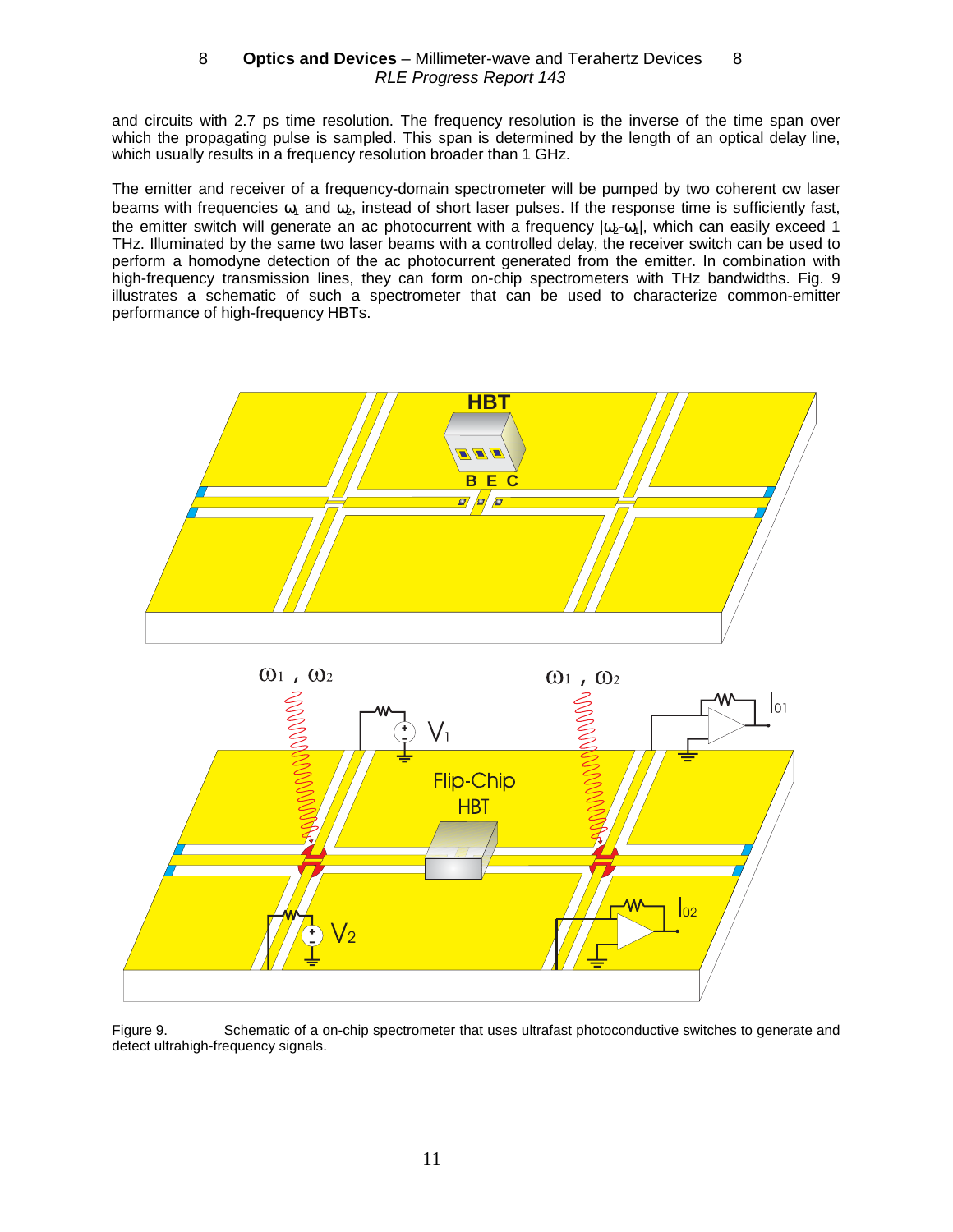Because of the broad bandwidth (>1 THz) and a high frequency resolution (better than 1 MHz), such a spectrometer is also adequate for molecular line spectroscopy. In combination with microchambers, the spectrometer can be part of a microfluidic, "lab on a chip"-type circuit, which can be used as on-chip sensors for chemical and biological agents. As the first step in the development of an on-chip frequencydomain spectrometer, we have investigated the performance of an on-chip transceiver containing only uninterrupted coplanar waveguides (CPWs).

Our circuit, shown in Fig. 10(a), has a biased pump photoconductor and an unbiased probe photoconductor connected by a main CPW, and other parasitic CPWs which provide DC electrical contact to the photoconductors. As illustrated in Fig. 10(a), we excited propagating electromagnetic waves at the pump by illuminating the pump photoconductor with two overlapping diode laser beams with a difference frequency  $f = \omega_2 - \omega_1$ . We performed homodyne detection of those waves by illuminating the probe with a delayed portion of the same laser beams. The relative delay between the pump and probe beams is the phase Φ. The output DC current  $I_{01}$  should vary sinusoidally with  $\Phi$ ,  $I_{01}(\Phi) = I_0 \cos(\Phi + \delta)$ , because of the homodyne detection performed at the probe photoconductor. The argument of cosine contains two terms: the phase Φ, which is due only to the path lengths of the pump and probe beams; and the phase δ, which describes the response of the circuit and any device or specimen inserted in it. For example, δ may be non-zero because of the dispersion of the CPWs or circuit resonance. Our aim was to measure  $I_0$  and  $\delta$ as functions of f. Together, I<sub>o</sub> and δ contain all the information necessary for coherent spectroscopy.



Figure 10. (a): Diagram of the experimental circuit, showing its electrical bias and optical input. (b) Microwave circuit model of the experimental circuit.